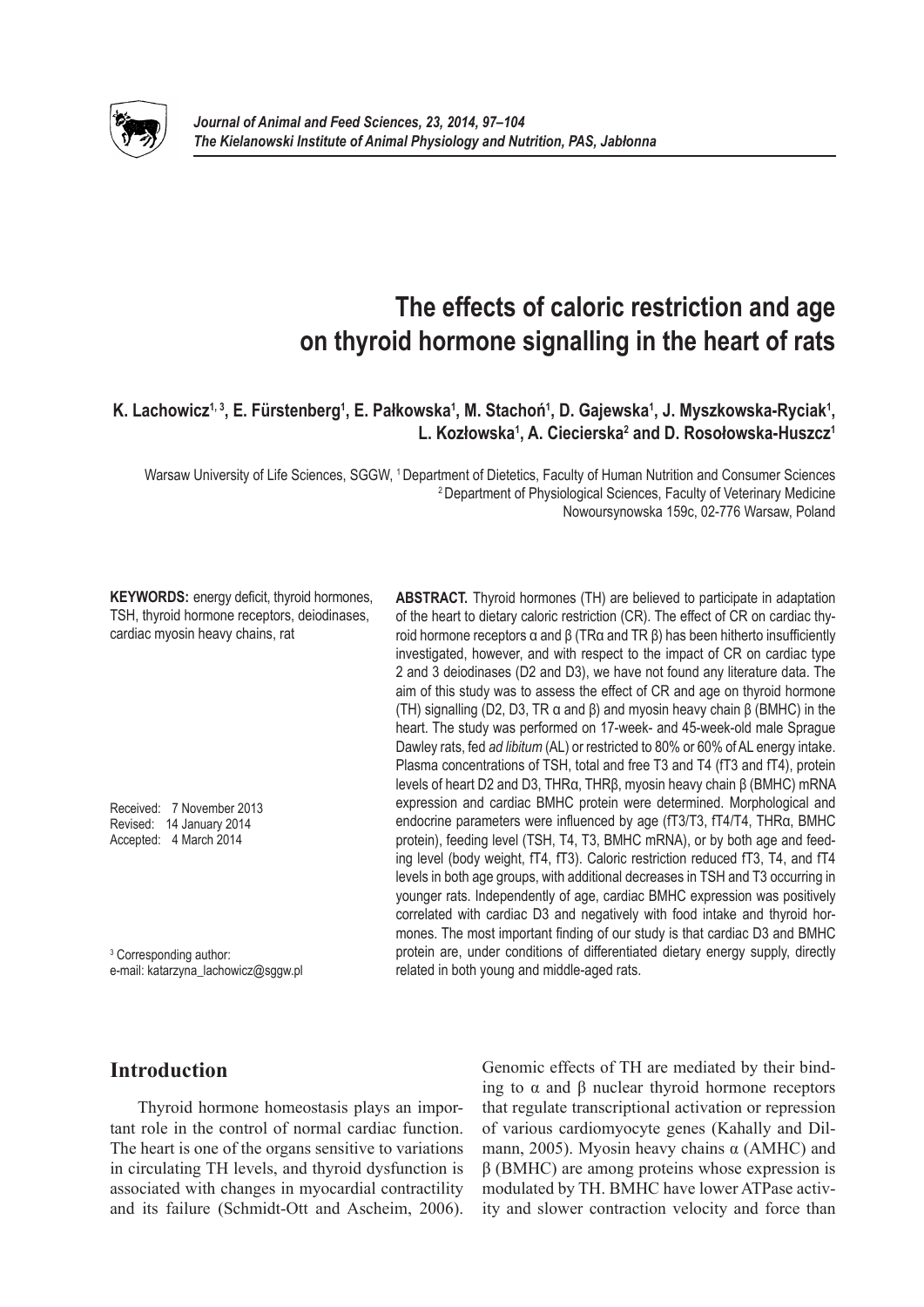AMHC (Hirzel et al., 1985). BMHC expression is induced by pathological cardiac hypertrophy (Pandya and Smithies, 2011), hypoxia (Razeghi et al., 2003) and caloric restriction (Swoap et al., 1995). Thyroid hormones positively regulate AMHC, while they repress expression of BMHC (Pachucki et al., 2001; Weltman et al., 2013).

The main secretory product of the thyroid gland is 3,3,5,5' tetraiodothyronine (T4), which is deiodinated in target tissues by selenoenzymes – iodothyronine deiodinases. In the heart, triiodothyronine (T3) is produced through outer ring deiodination of T4 catalysed by type 2 iodothyronine deiodinase (D2) localized in the myocardium in humans, and in non-myocardium cells of the heart in rodents (Biondi and Klein, 2004).When type 3 deiodinase (D3) deiodinates the inner ring of T4, it creates inactive reverse triiodothyronine (rT3) (Pantos et al., 2011). Type 3 deiodinase is expressed in many tissues during foetal life. Postnatally, D3 expression disappears and in adult life it is observed in some tissues only, including brain, skin and the pregnant uterus (Dentice and Salvatore, 2011). Reexpression of D3 has been observed in diverse models of tissue injuries, however (Huang and Bianco, 2008). In the heart, reexpression of D3 has been observed in pathophysiological conditions like myocardial infarction, cardiac hypertrophy and failure, and it is considered to be responsible for the local hypothyroid state occurring in heart failure (Dentice and Salvatore, 2011).

Thyroidal axis activity is down-regulated by food restriction (Heilbronn and Ravussin, 2003; Redman and Ravussin, 2009; Araujo and Carvalho, 2011). Under food restriction, pituitary responsiveness to TRH is generally depressed and the serum TSH concentration decreases in rats (Araujo and Carvalho, 2011). In addition, a decrease in plasma T3 (Fontana et al., 2006) and/or T4 (Gromakova and Konovalenko, 2004) and an increase in rT3 levels are observed (Darras et al., 1995). With respect to peripheral metabolism of TH, fasting has been demonstrated to decrease D2 activity in the liver (Gyorffy et al., 2009), increase D3 activity in this organ (Van der Geyten et al., 1999; Boelen et al., 2012), and to decrease D3 in the kidneys (Van der Geyten et al., 1999).

Caloric restriction is believed to reduce cardiovascular risk factors and slow down heart aging *via*  reduction of mitochondrial reactive oxygen species in plasma and heart tissues (Minamiyama et al., 2007; Shinmura et al., 2011). On the other hand, several CR effects leading to alterations in gene expression and protein profile and deterioration of heart function have been reported (Katzeff et al., 1997; Sugizaki et al., 2009, 2011; Yamagishi et al., 2010). To our knowledge, effects of caloric restriction on thyroid hormone deiodinases in the heart have not been investigated yet.

In this study, we aimed to assess the effects of CR and age on cardiac type 2 and 3 thyroid hormone deiodinases, thyroid hormone receptors α and β, and expression of myosin heavy chain isoform β. Additionally, we attempted to relate these effects to the impact of CR on thyroid axis hormones that are known, on the one hand, to respond to energy deficit and, on the other hand, to influence cardiac morphology.

## **Material and methods**

#### **Study protocol**

Forty-two normal male Sprague-Dawley rats (Mossakowski Medical Research Centre animal house, Warsaw, Poland) forming two age groups were used. At the beginning of the experiment, following a two-week adaptation period, the younger rats were 17 weeks old (body weight, BW,  $442.2 \pm$ 35.3 g) and the older rats were 45 weeks old (BW 594.4  $\pm$  42.3 g). The younger and older rats were divided into three groups of seven. The first group was fed *ad libitum* (AL) on a standard diet. The second and the third groups were subjected to CR. The AL animals had unlimited access to a stock rat diet (Table 1). Feed intakes of CR rats were updated weekly to 80% (20% deficit, CR20) and 60% (40% deficit, CR40) energy intakes of AL rats. The energetic value of CR rations was obtained by reducing the content of carbohydrates and fat. CR diets were supplemented with protein (casein) and a mineral-vitamin mixture to the AL ingredient intake (Table 1). Feed consumption of all groups was measured every day and the animals were weighed weekly. Animals had free access to water. Housing conditions included individual cages, 12-h light/dark cycle, temperature 22°C, and relative humidity 60%. The study protocol was approved by the Local Animal Care and Use

**Table 1.** Composition of experimental diets

| Diets             |       |  |  |  |  |
|-------------------|-------|--|--|--|--|
| CR20 <sup>b</sup> | CR40° |  |  |  |  |
| 21.20<br>26.40    | 35.00 |  |  |  |  |
| 70.60<br>65.70    | 57.50 |  |  |  |  |
| 3.80<br>3.50      | 3.10  |  |  |  |  |
|                   |       |  |  |  |  |

a SSNIFF diet ( V1320-000, SSNIFF Spezialdiäten GmbH, Germany); **b** average composition of nine modified SSNIFF diets with 20% energy deficit (supplemented with protein and mineral-vitamin mixture, R122F002, SSNIFF Spezialdiäten GmbH);

<sup>c</sup>average composition of nine modified SSNIFF diets with 40% energy deficit (supplemented with protein and mineral-vitamin mixture, R122F002, SSNIFF Spezialdiäten GmbH)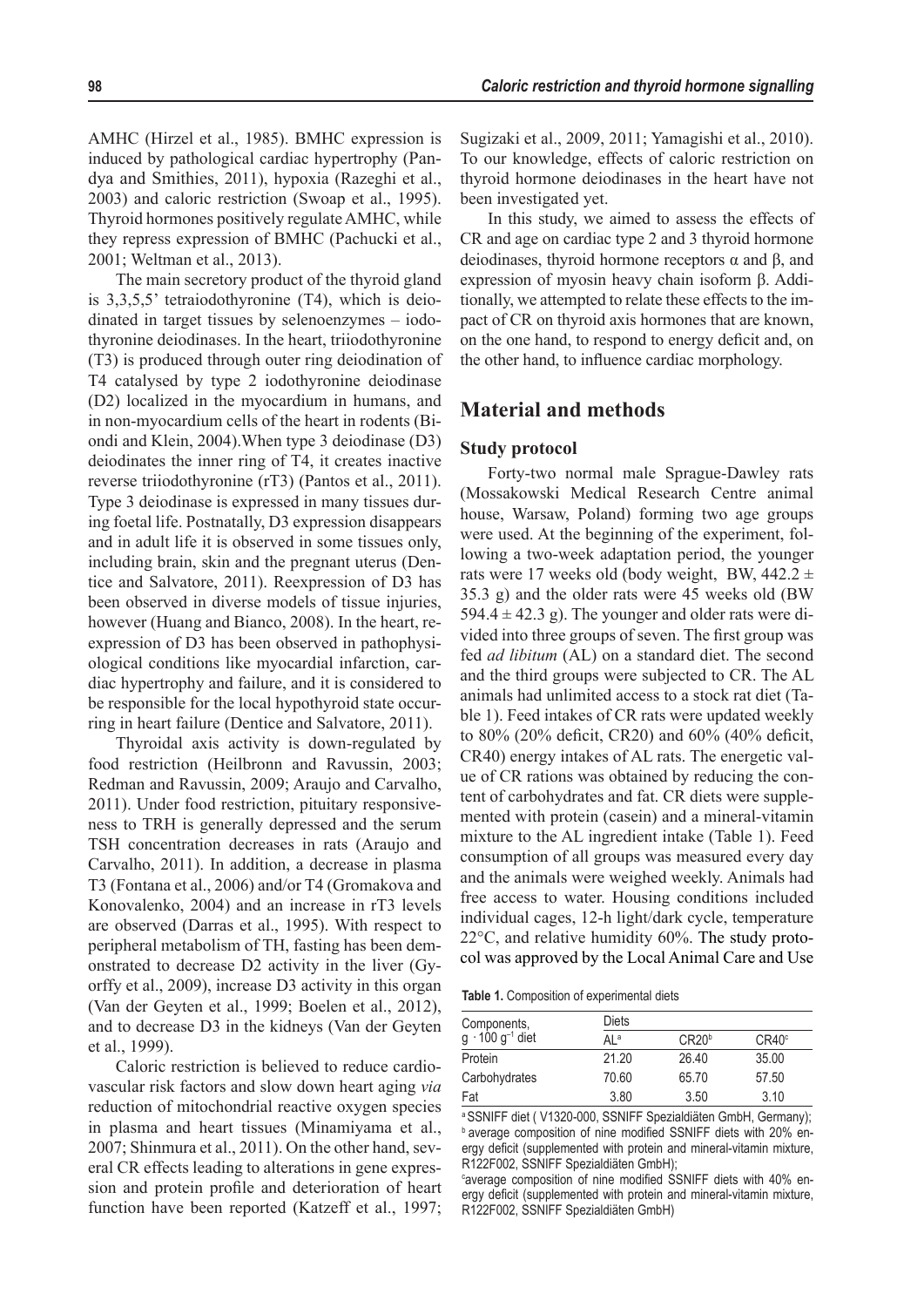Committee (Warsaw University of Life Sciences, SGGW, Poland).

At the end of the nine-week experiment the rats were fasted overnight and an aesthetised by isoflurane. Blood was collected from the heart into EDTA-ised tubes, centrifuged at 2300 *g* and 4°C for 15 min. Pending analysis, plasma was stored at −23°C. Hearts were excised, specimens of the heart tissue were collected, snap immersed in RNAlater, and stored for mRNA determination. Next, the hearts were immediately frozen in liquid nitrogen. All samples were stored at –80°C until molecular and cellular analyses.

## **Pituitary-thyroid axis hormone and cardiac protein levels**

Plasma TSH, T4, fT4, T3 and fT3 concentrations were determined by RIA kits (Izotop, Institute of Isotopes Co., Ltd., Hungary). The sensitivities of tests were  $0.5$  ng · ml<sup>-1</sup>, 7 nmol · l<sup>-1</sup>, 0.7 pmol ·  $l^{-1}$ , 0.3 nmol  $\cdot$  l<sup>-1</sup>, and 0.58 pmol  $\cdot$  l<sup>-1</sup>, respectively. Intraassay coefficients of variance (InaCV) were 4.8%, 3.94%, 2.61%, 5.44% and 4.46%, respectively. Interassay coefficients of variance (IneCV) amounted to 13.2%, 3.82%, 5.67%, 5.48% and 7.76%, respectively. Plasma rT3 was measured by an RIA test (ZenTech S.A., Belgium). The sensitivity of the test was  $0.009$  ng  $\cdot$  ml<sup>-1</sup>, InaCV was  $6.49\%$ and IneCV of 7.60%.

ELISA kits (Uscn Life Science Inc., China) were used to estimate cardiac D2, D3, THRα, THRβ and BMHC protein levels. The sensitivities of the tests were: less than  $0.24$  ng · ml<sup>-1</sup>,  $0.117$  ng · ml<sup>-1</sup>, 0.268 ng · ml<sup>-1</sup>, 0.132 ng · ml<sup>-1</sup>, and 43 pg · ml<sup>-1</sup>, respectively.

Estimations of cardiac proteins were performed in the left cardiac ventricle. Heart tissues (weighing 0.9–1.6 g) were thoroughly rinsed in ice-cold PBS  $(0.02 \text{ mmol} \cdot l^{-1}, pH 7.2)$  and homogenized in 5 ml of PBS by an electric homogenizer  $(7 \times 95 \text{ mm})$  generator, PRO Scientific Inc., Oxford, UK) on ice. The resulting suspensions were subjected to two freezethaw cycles and homogenates were centrifuged at 5000 *g* for 5 min. Supernatants were aliquoted and stored at –80°C for further analyses. Levels of heart markers were expressed per milligram heart homogenate protein (for D2, D3, THRα and THRβ: ng · mg<sup>-1</sup> protein and for BMHC: pg · mg<sup>-1</sup> protein) as determined by the microtitred Bradford method (1.10306. BIOQUANT, MERCK, Germany) with bovine serum albumin as the standard (SIGMA-ALDRICH, USA).

#### **Real-time polymerase chain reaction**

Total RNA from heart samples was isolated using a total RNA kit (A&A Biotechnology, Poland). RNA quantity was measured with the use of Nano-Drop (NanoDrop Technologies, USA). Samples with adequate amounts of RNA were treated with TURBO DNAse (Applied Biosystems, USA) and the samples were again analysed with a BioAnalyzer (Agilent, USA) to measure final RNA quality and integrity. Total RNA (0.1 μg) was reverse-transcribed using High Capacity RNA-to-cDNA Master Mix (Applied Biosystems, USA). Expression of genes was analysed by RT TaqMan PCR, TaqManUnivesal PCR Master Mix (Applied Biosystems, USA). Each reaction mixture contained 0.1 μg of cDNA and the VIC-labelled TaqMan probe (Rn00568328\_ m1) designed by Applied Biosystems, USA). Additionally, three endogenous controls were used: Rat GAPDH, VIC-labelled; Rat ACTB, FAM-labelled and Rat Ubc, FAM-labelled (Applied Biosystems, USA). TaqMan PCR was performed using a Stratagene Mx3005P QPCR System (Agilent Technologies, USA) with initial incubation at 50° for 2 min, a denaturation step at 95° for 10 min, then 40 cycles of denaturation at 95° for 15 s, and an annealing/extension step at 60° for 1 min. The emission was measured at the annealing-extension step. For each PCR reaction, the cycle threshold (Ct) value, i.e. the number of PCR cycles necessary to increase fluorescence above background, was automatically calculated and analysed by MxPro QPCR Software (version 4.10, Agilent Technologies, USA).

#### **Statistical analyses**

Values are presented as means (SE) or median (min-max). Results obtained were subjected to data distribution (Shapiro-Wilk test) and variance homogeneity (Bartlett test) tests. Homogenous and normally distributed data were analysed for differences between groups by means of two-way analysis of variance (ANOVA) and by Tukey's test for posthoc analysis. Data coming from normal distribution were log-transformed and analysed by employing ANOVA and the above-mentioned tests. In parallel, Kruskal-Wallis ANOVA, U Mann-Whitney nonparametric tests were used to analyse abnormally distributed data. Correlations between concerned variables were assessed by means of the Pearson correlation method or the Spearman test. Statistical significance was accepted for *P* values at a level less than 0.05. All statistical analyses were performed using the Statistica v. 10 software package (StatSoft, USA).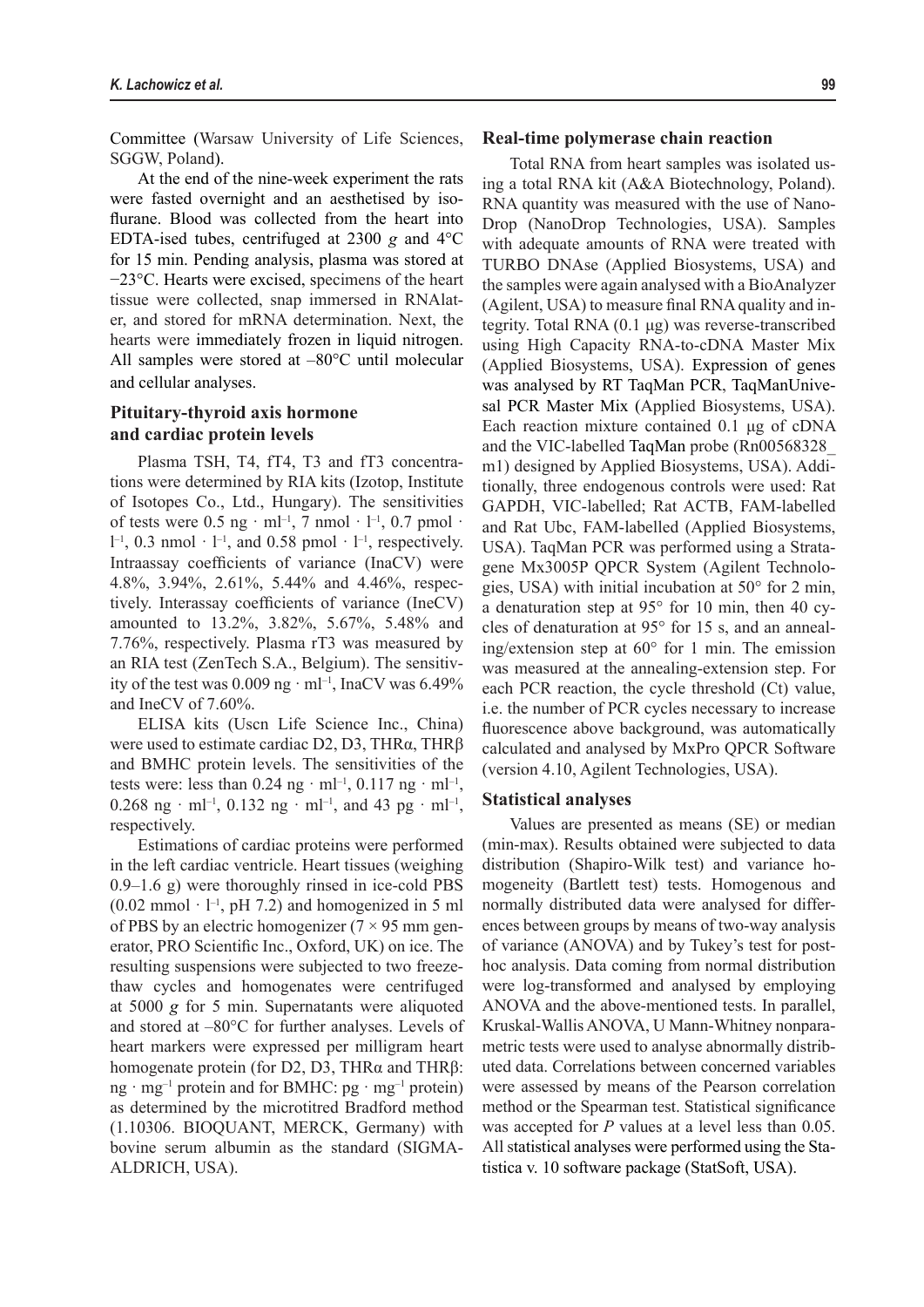| Parameters                                               | Younger rats               |                                                    |                                                | Older rats                                         |                            |                                      |
|----------------------------------------------------------|----------------------------|----------------------------------------------------|------------------------------------------------|----------------------------------------------------|----------------------------|--------------------------------------|
|                                                          | $ALc$ (n=7)                | CR20 <sup>d</sup> (n=7)                            | CR40 <sup>e</sup> (n=7)                        | $ALc$ (n=7)                                        | CR20 <sup>d</sup> (n=7)    | $CR40°(n=7)$                         |
| Changes in body weight,<br>% initial value <sup>a</sup>  | 110.15(1.53)               | 94.13 (1.94)*                                      | 84.05 (2,51)* +                                | 98.64 (0.57) $\ddagger$                            | 90.87 (1.36)*              | 76.50 (2.1)* †‡                      |
| Feed efficiency <sup>b</sup>                             | 0.036                      | $-0.036*$<br>$(-0.077 - 0.060)$ $(-0.050 - 0.013)$ | $-0.079$ <sup>*</sup> t<br>$(-0.166 - -0.050)$ | $-0.007$<br>$(-0.014 - 0.0004)$ $(-0.098 - 0.022)$ | $-0.047*$                  | $-0.184$ †‡<br>$(-0.239 - -0.099)$   |
| TSH, $ng \cdot ml^{-1a}$                                 | 17,29 (2.88)               | $9,25(1.03)^{*}$                                   | $7.72(0.57)^*$                                 | 10.96 (0.98)                                       | 10.71 (1.12)               | 8.56(0.72)                           |
| T4, nmol $\cdot$ $I^{-1a}$                               | 67,19 (1.56)               | 56.86 (4.30)                                       | 54.95 (2.83)*                                  | 60.93 (2.27)                                       | 58.35 (3.86)               | 50.77 (2.22)*                        |
| fT4, pmol $\cdot$ $\vdash$ <sup>1b</sup>                 | 26.98<br>$(24.56 - 30.71)$ | 23.75<br>$(17.21 - 24.76)^*$                       | 22.94<br>$(18.03 - 24.23)^*$                   | 22.36<br>$(15.30 - 23.44)$                         | 20.37<br>$(17.02 - 23.87)$ | 16.74<br>$(14.60 - 21.59)$ †‡        |
| $fT4/T4^a$                                               | 0.40(0.001)                | 0.40(0.021)                                        | 0.40(0.019)                                    | $0.35(0.019)$ ‡                                    | 0.36(0.020)                | $0.35(0.019)$ ‡                      |
| T <sub>3</sub> , nmol $\cdot$ $I^{-1b}$                  | 1.50<br>$(1.38 - 1.61)$    | 1.12<br>$(0.96 - 1.47)^*$                          | 1.05<br>$(0.87 - 1.16)^*$                      | 1.45<br>$(1.34 - 1.81)$                            | 1.10<br>$(0.90 - 2.68)$    | 1.19<br>$(0.97 - 2.04)$              |
| fT3, pmol $\cdot$ $\vdash$ <sup>1b</sup>                 | 3.44<br>$(2.68 - 3.59)$    | 2.83<br>$(2.13 - 3.63)$                            | 2.17<br>$(1.89 - 4.07)^*$                      | 2.79<br>$(1.76 - 3.25)$                            | 2.54<br>$(1.90 - 4.20)$    | 1.96<br>$(1.76 - 2.60)^{*}$          |
| fT3/T3 <sup>a</sup>                                      | 2,21(0.08)                 | 2.27(0.12)                                         | 2.33(0.21)                                     | 1.81(0.18)                                         | 2.17(0.26)                 | 1.64(0.14)                           |
| rT3, nmol $\cdot$ $\mathsf{I}^{-1a}$                     | 0.15(0.015)                | 0.15(0.018)                                        | 0.12(0.015)                                    | 0.13(0.015)                                        | 0.13(0.011)                | 0.13(0.001)                          |
| THRa, ng $\cdot$ mg <sup>-1</sup> protein <sup>b</sup>   | 2.62<br>$(1.29 - 2.87)$    | 2.16<br>$(1.13 - 5.68)$                            | 2.09<br>$(1.49 - 3.68)$                        | 3.54<br>$(3.01 - 5.31)$                            | 3.07<br>$(2.08 - 4.21)$    | 3.70<br>$(2.96 - 5.25)$ <sup>+</sup> |
| THR $\beta$ , ng · mg <sup>-1</sup> protein <sup>a</sup> | 0.48(0.08)                 | 0.57(0.09)                                         | 0.53(0.06)                                     | 0.59(0.09)                                         | 0.62(0.05)                 | 0.66(0.08)                           |
| THRα/ THRβ <sup>a</sup>                                  | 6.01(1.40)                 | 5.08(0.88)                                         | 5.01(0.91)                                     | 7.28(1.11)                                         | 5.18(0.60)                 | 6.65(0.97)                           |
| D2, ng · mg <sup>-1</sup> protein <sup>a</sup>           | 3.52(0.60)                 | 4.87(1.13)                                         | 3.90(0.54)                                     | 4.26(0.61)                                         | 3.91(0.59)                 | 4.32(0.51)                           |
| D3, ng · mg <sup>-1</sup> protein <sup>a</sup>           | 0.031(0.004)               | 0.041(0.010)                                       | 0.052(0.015)                                   | 0.042(0.004)                                       | 0.049(0.011)               | 0.058(0.012)                         |
| BMHC mRNA (Cp) <sup>a</sup>                              | 19.39 (1.20)               | 32.92 (6.65)                                       | 35.27 (2.09)*                                  | 18.33 (3.06)                                       | 30.30 (4.31)*              | 49.37 (8.74)*                        |
| BMHC, ng · mg <sup>-1</sup> protein <sup>a</sup>         | 284.96 (17.38)             | 241.60 (24.00)                                     | 278.14 (42.94)                                 | 317.80 (29.81)                                     | 342.09 (22.42)             | 432.86 (40.93)‡                      |

**Table 2.** Effects of caloric restriction and age on changes in body weight, feed efficiency, pituitary-thyroid axis hormones and cardiac parameters

<sup>a</sup> values are expressed as mean (SE), <sup>b</sup>values are expressed as median (min–max), °AL – fed *ad libitum*, ªCR20 – 80% of energy intake of AL, <sup>e</sup>CR40 – 60% of energy intake of AL, compared with corresponding AL groups \*P <.05; compared with corresponding CR20 groups, †*P* ≤ 05; compared with corresponding younger group, ‡*P* <.05 (ªANOVA*post hoc Tuckey* test, <sup>ь</sup>U Mann-Whitney test)

# **Results**

## **Changes in body weight and feed efficiency**

Changes in BW expressed as a percentage of the initial value are presented in Table 2. Both age and energy restriction affected BW significantly, with BW gain being higher in the younger than in the older group ( $P < 0.00003$ ). Generally a higher energy deficit the lower BW gain was observed  $(P < 0.0000001)$ . Feed growth efficiency was higher in younger rats  $(P < 0.00001)$ .

## **Pituitary-thyroid axis hormone levels**

Plasma TSH and total T4 concentrations were affected by the feeding level ( $P < 0.003$  and  $P < 0.006$ , respectively) only. Plasma fT4 concentrations were influenced by both age and feeding  $(P < 0.0003$  and  $P < 0.005$ , respectively). The ratio between fT4 and T4 (fT4/T4) depended on age, with fT4/T4 higher in younger vs older rats  $(P < 0.008)$ , but not on the feeding level (Table 2).

Plasma total T3 concentrations were affected only by the feeding level  $(P < 0.00001)$ . Plasma fT3 was influenced by age as well as by the feeding level  $(P < 0.04$  and  $P < 0.002$ , respectively) (Table 2).

Plasma levels of rT3 remained unaffected by both the diet and age (Table 2).

Correlations between energy intakes and thyroid parameters are summarised in Table 3.

**Table 3.** Correlations between energy intakes and selected thyroid parameters

| Parameters     | Younger rats |        | Older rats |       |
|----------------|--------------|--------|------------|-------|
|                |              | P <    |            | P<    |
| <b>TSH</b>     | 0.58         | 0.006  | <b>NS</b>  |       |
| T <sub>4</sub> | 0.54         | 0.02   | 0.51       | 0.02  |
| fT4            | 0.75         | 0.0001 | 0.55       | 0.009 |
| T <sub>3</sub> | 0.85         | 0.0001 | <b>NS</b>  |       |
| fT3            | 0.63         | 0.002  | 0.58       | 0.005 |

#### **Cardiac THRα and THRβ protein levels**

Cardiac THRα levels depended on age (*P*<0.0003) (Table 2). Caloric restriction did not significantly affect THRα. In turn, THRβ levels as well as cardiac THRα/THRβ were not dependent on any experimental parameters, as depicted in Table 2. In younger rats, THRα correlated positively with fT4/ T4 ( $R = 0.57$ ;  $P < 0.02$ ). In older rats, a negative correlation between THRβ and rT3 plasma concentrations was found  $(R = -0.47; P < 0.03)$ .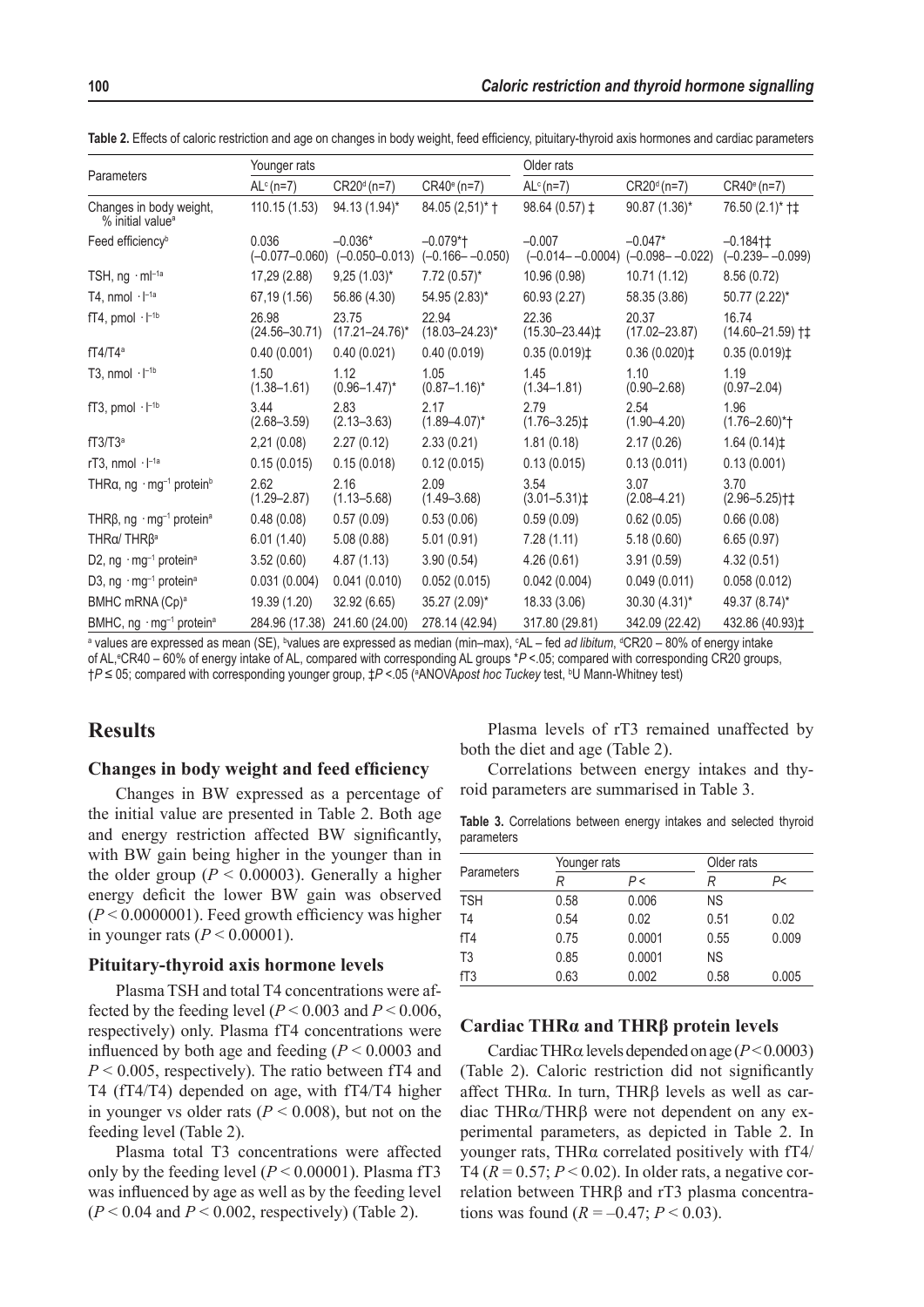## **Cardiac D2 and D3 protein levels**

Cardiac D2 and D3 proteins were not influenced by either age or diet (Table 2). In younger rats, D3 protein correlated positively with THRα (Figure 1).



**Figure 1.** Correlation between thyroid hormone receptors α (THRa) and type 3 iodothyronine deiodinase (D3) protein levels in younger rats

## **Cardiac BMHC mRNA and protein levels**

Cardiac BMHC mRNA was influenced by energy restriction  $(P < 0.00001)$ , but not by age. Energy restriction at both levels augmented BMHC mRNA expression (Table 2).

BMHC protein did not differ in AL groups and the effect of CR on BMHC protein was significant only in older CR40 rats (effect of age,  $P \le 0.00031$ ) (Table 2).

In younger and older rats, BMHC mRNA was inversely related to feed intake (Figures 2A and 2B), and to thyroid hormones: in younger rats negatively to T4 ( $R = -0.53$ ;  $P < 0.02$ ), in older animals, negatively to T4  $(R = -0.49; P < 0.03)$ , fT4 (R =  $-0.60$ ; *P* < 0.003) and the fT3/T3 ratio  $(R = -0.44; P < 0.04)$ . In both age groups, the BMHC protein level was directly related to the D3 protein level (Figures 3A and 3B).



**Figure 2.** Correlations between β myosin heavy chain (BMHC) mRNA in the heart and feed intakes: (A) in younger and (B) older rats



**Figure 3.** Correlation between BMHC and type 3 deiodinase (D3) protein levels in the heart: (A) in younger and (B) older rats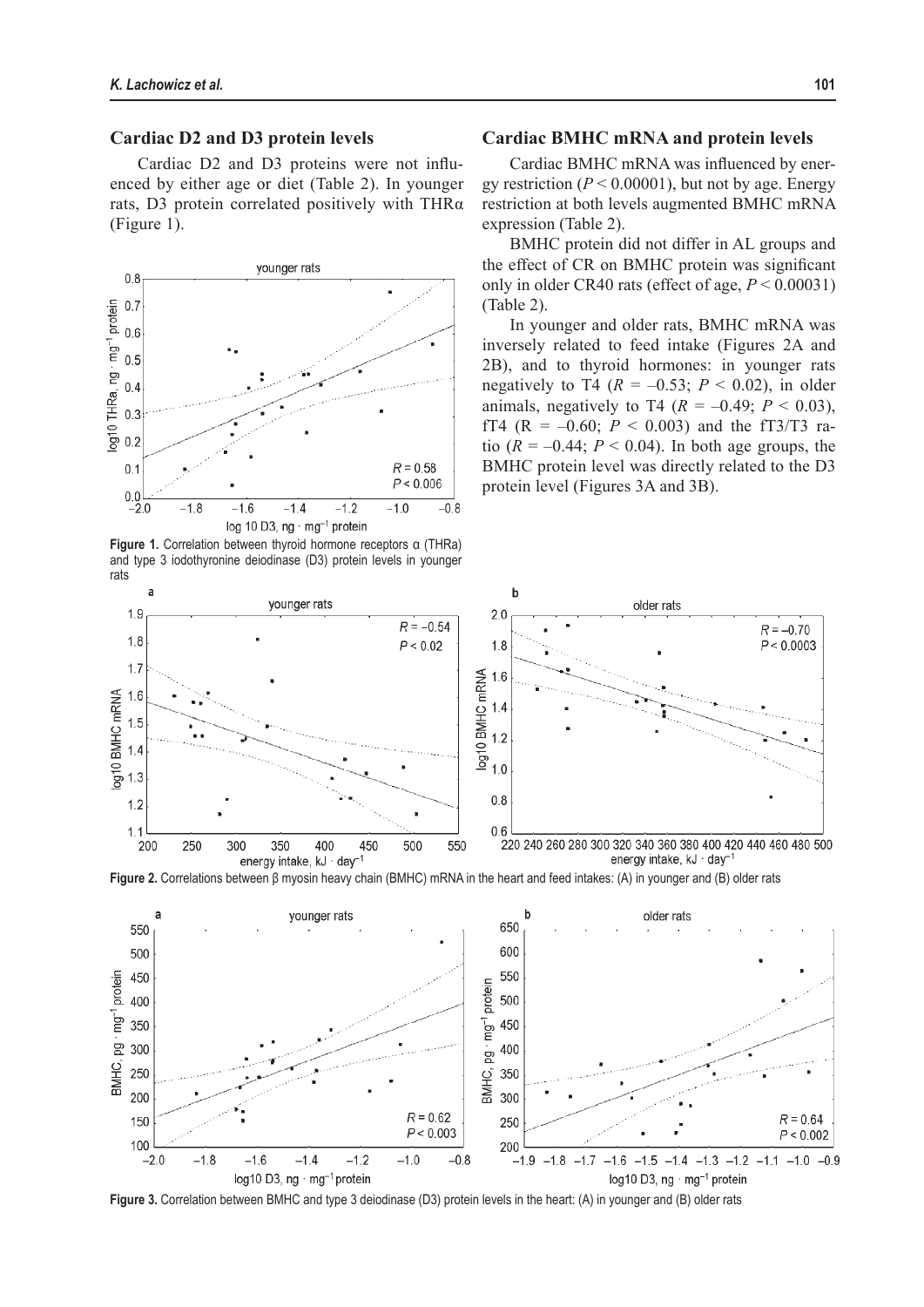# **Discussion**

In our study, caloric restriction evoked changes in pituitary-thyroid axis activity and cardiac myosin heavy chain β isoform expression.

Decreases in thyroid axis activity induced by fasting and dietary restriction have been observed in both humans (Redman and Ravussin, 2009) and rats (Araujo et al., 2009). As in other studies, in our experiment, CR caused alterations in plasma concentrations of pituitary thyroid axis hormones despite adequate protein, vitamin and mineral intakes. A more expressed response of pituitary thyroid axis to CR in younger rats, as well as stronger correlations between feed intakes and hormone concentrations, may indicate age-associated changes in the adaptation to caloric restriction. The age-related declines in T3 and T4 free fractions may result from an increase in thyroid hormone binding globulin expression observed during aging, as shown by Savu et al. (1991). The effect of CR on thyroid hormones could be strain-dependent, since, unlike in our study conducted in male Sprague Dawley rats, a decline in total T4 was observed in 12-month-old Wistar rats as compared with their 6-month-old counterparts (Silvestri et al., 2008).

Despite changes in TH plasma concentrations, we did not show any significant effect of CR on cardiac THR levels. Thyroid hormone treatment has been reported to increase cardiac THRα1 levels, and TH deprivation evoked an opposite effect (Sadow et al., 2003). In another study, decreased expression of THRα has been observed in Wistar Kyoto rats subjected to 50% feed restriction for a period twice longer than in our experiment. In contrast to our study, however, the animals received 50% of the feed ingested by the control group without replenishment of protein, minerals and vitamins to the *ad libitum* intakes (Sugizaki et al., 2009). Thus, in our experiment the undifferentiated intakes of protein, minerals, and vitamins could have resulted in the lack of difference in THRα between *ad libitum* fed and caloric restricted rats. In older rats, a negative correlation between THRβ and rT3 plasma concentration was found. The plasma rT3 level reflects the intensity of 5deiodination. Since a rise in 5deiodination could be connected with a drop in 5'deiodination, this relationship might indicate a reduction in THRβ. This fall could result from a diminution of the T3 level, because THRβ expression is stimulated by T3 (Kinugawa et al., 2001; Liu et al., 2007).

To our knowledge, cardiac thyroid hormone receptors during aging have been poorly investigated as yet. In a study conducted on Wistar rats, cardiac

THRα1 declined between 2 and 6 months of age, and THRβ between 6 and 24 months of age (Long et al., 1999). Our results are not in conflict with these observations. We compared 26- week- and 54-weekold rats and did find higher THRα levels in older animals, whereas THRβ levels were not affected by age. The higher THRα in older rats could reflect compensation for age-related decreases in fT3 and fT4 plasma levels.

Caloric restriction induced an increase in BMHC mRNA expression in both age groups. Moreover, despite an increase in BMHC mRNA, we did not observe significant changes in BMHC protein evoked by CR in the younger group, although in older rats such an effect appeared. Alterations in cardiac proteins regulated by TH – increases in BMHC, Ca channels, phospholamban, as well as a decrease in response to feed and caloric restriction are also reported by other investigators (Swoap et al., 1995; Katzeff et al., 1997; Sugizaki et al., 2009, 2011; Yamagishi et al., 2010). Nonetheless, we did not find examples in the literature of statistically significant correlations between feed consumption or thyroid hormone levels and BMHC mRNA expression.

We observed that age had an impact on BMHC protein in CR rats only, while in AL rats, BMHC protein did not differ between both age groups. In other studies comparing BMHC% in Fisher 344 x Brown Norway F1 hybrid rats, BMHC% increased gradually from 3 to 9, 21 and 33 months of age (Fitzsimons et al., 1999), and was higher as well in 10-month-old Sprague Dawley rats than in 5-month-old ones (Carnes et al., 2004). The difference between our results and others might be due to estimation of absolute, not relative, BMHC protein levels, which depends on the amount of isoform α myosin heavy chain.

Both type 2 and type 3 deiodinases were not significantly affected by experimental conditions as assessed by multifactorial analysis of variance. Type 2 deiodinase expression in rodent heart is much lower than in human heart (Croteau et at., 1996), therefore rodents are not considered a suitable model for human D2 regulation. Cardiac D2 mRNA and activity in mouse and rats has, however, been demonstrated to respond to changes in thyroid hormone levels induced by hypothyroidism provoked by methimazol treatment (Wagner et al., 2003) or iodine deficiency (Lavado-Autric et al., 2013) and attenuated by T3 administration (Wagner et al., 2003). This could indicate that in our study, local changes in thyroid hormone evoked by CR were not sufficient to alter D<sub>2</sub> expression.

To our knowledge, we are the first to have observed a direct relationship between heart D3 and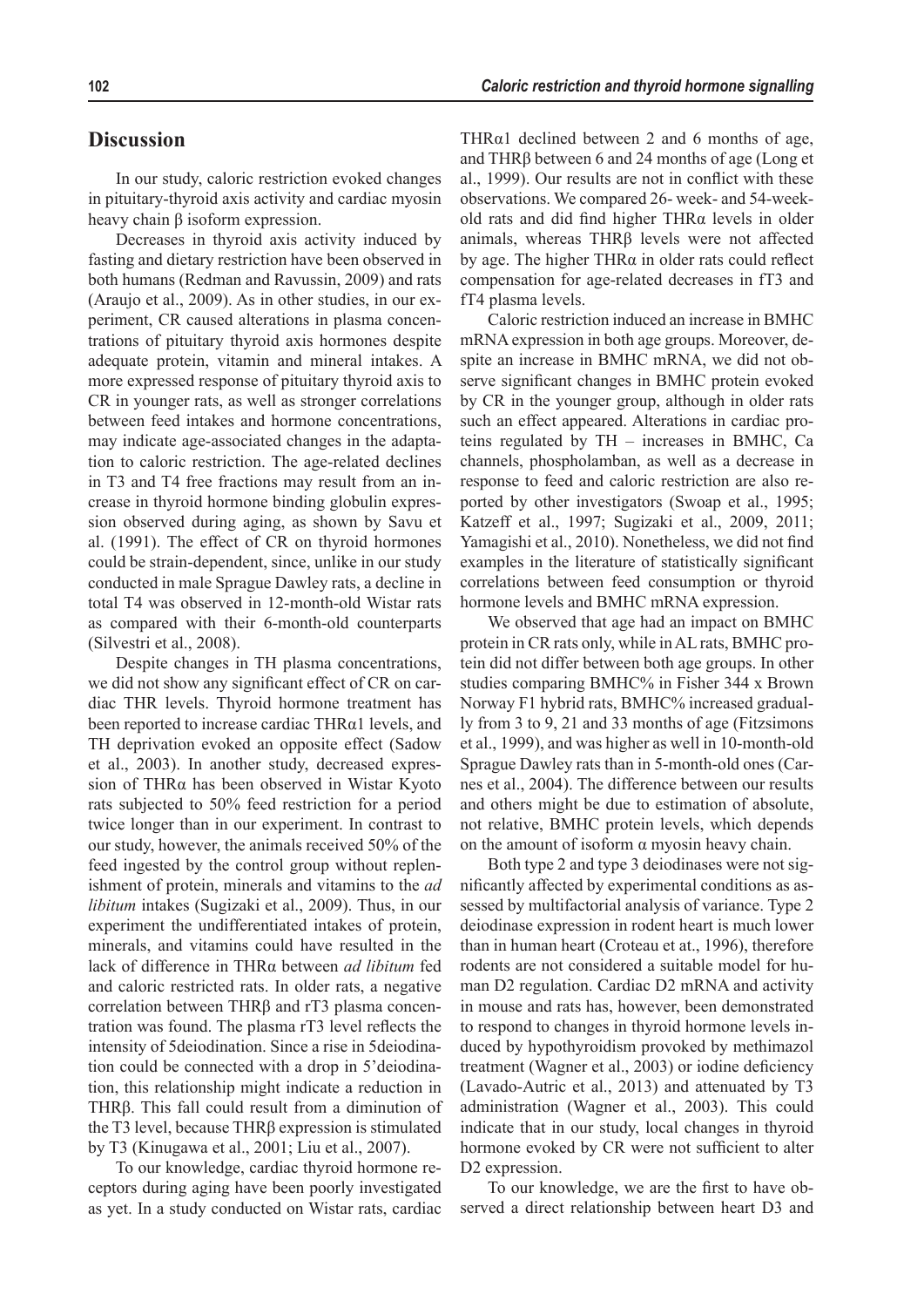BMHC in both age groups. Thus, we suppose that cardiac D3 could be involved in a local decrease in T3 due to a rise in T4 ring deiodination. This could unblock BMHC gene expression during caloric restriction. Moreover, cardiac D3 expression has been reported to be induced by hypoxia inducible factor 1α (HIF1α).This leads to a decrease in T3-dependent oxygen consumption (Simonides et al., 2008). During CR, hypoxic conditions could result from atrophy of cardiac capillaries delivering oxygen. Such an effect was already observed after 7 days of 50% caloric restricted feeding of mice (Gruber et al., 2012). Cardiomyocyte hypoxia has also been observed in cardiac hypertrophy as cardiomyocyte diameter increased and oxygen diffusion deteriorated (Des Tombe et al., 2002). This would not be the case in our experiment, however, since caloric restriction has been shown to reduce cardiac hypertrophy (Ahmet et al., 2011). Recently, D3 expression has been observed both *in vitro* and *in vivo* to be stimulated by T3-liganded THR $\alpha$  in the brain and hypophysis, but not in the liver (Barca-Mayo et al., 2011). Although significant in younger rats only, the direct relationship found in our study between cardiac THRα and D3 enables us to hypothesize that THRα plays an essential role in the induction of D3 expression in the heart.

# **Conclusions**

Caloric restricted feeding induced a decline in thyroid activity and an increase in cardiac myosin β heavy chain isoform mRNA expression. The effect of age in response to caloric restriction was seen in the pituitary thyroid axis and myosin heavy chain β (BMHC) protein. Although thyroid response was more expressed in younger rats, in contrast, older rats responded more strongly in respect to (BMHC) protein level. Cardiac deiodinase 3 (D3) might be engaged in the effect of caloric restriction on BMHC because of the direct relationship between their levels. Thus, the most important finding of our study is that under conditions of differentiated dietary energy supply, D3 and BMHC protein are directly related in both young and middle-aged rats.

## **Acknowledgements**

This work was supported by the Ministry of Science and Higher Education of Poland, Grant No. N312 379037.

# **References**

- Ahmet I., Tae H.J., de Cabo R., Lakatta E.G., Talan M.I., 2011. Effects of caloric restriction on cardioprotection and cardiovascular health. J. Mol. Cell. Cardiol. 51, 263–271
- Araujo R.L., Andrade B.M., da Silva M.L., Ferreira A.C., Carvalho D.P., 2009. Tissue-specific deiodinase regulation during food restriction and low replacement dose of leptin in rats. Amer. J. Physiol. – Endocrinol. Met. 296, E1157–E1163
- Araujo R.L., Carvalho D.P., 2011. Bioenergetic impact of tissue-specific regulation of iodothyronine deiodinases during nutritional imbalance. J. Bioenerg. Biomembrane. 43, 59–65
- Barca-Mayo O., Liao X.H., Alonso M., Di Cosmo C., Hernandez A., Refetoff S., Weiss R.E., 2011. Thyroid hormone receptor α and regulation of type 3 deiodinase. Mol. Endocrinol. 25, 575–583
- Biondi B., Klein I., 2004. Hypothyroidism as a risk factor for cardiovascular disease. Endocrine 24, 1–13
- Boelen A., van Beeren M., Vos X., Surovtseva O., Belegri E., Saaltink D.J., Vreugdenhil E., Kalsbeek A., Kwakkel J., Fliers E., 2012. Leptin administration restores the fasting-induced increase of hepatic type 3 deiodinase expression in mice. Thyroid 22, 192–199
- Carnes C.A., Geisbuhler T.P., Reiser P.J., 2004. Age-dependent changes in contraction and regional myocardial myosin heavy chain isoform expression in rats. J. Appl. Physiol. 97, 446–453
- Croteau W., Davey J.C., Galton V.A., StGermain D.L., 1996. Cloning of the mammalian type II iodothyronine deiodinase. J. Clin. Invest. 98, 405–417
- Darras V.M., Cokelaere M., Dewil E., Arnouts S., Decuypere E., Kühn E.R., 1995. Partial ford restriction increases hepatic inner ring deiodinating activity In the chicken and in the rat. Gen. Comp. Endocrinol. 100, 334–338
- Dentice M., Salvatore D., 2011. Deiodinases: the balance of thyroid hormone: local impact of thyroid hormone inactivation. J. Endocrinol. 209, 273–282
- Des Tombe A.L., Van Beek-Harmsen B.J., Lee-De Groot M.B., Van Der Laarse W.J., 2002. Calibrated histochemistry applied to oxygen supply and demand in hypertrophied rat myocardium. Microsc. Res. Technique 58, 412–420
- Fitzsimons D.P., Patel J.R., Moss R.L., 1999. Aging-dependent depression in kinetics of force development in rats skinned myocardium. Amer. J. Physiol. – Heart Circ. Physiol. 276, H1511–H1519
- Fontana L., Klein S., Holloszy J.O., Premachandra B.N., 2006. Effect of long-term caloric restriction with adequate protein and macronutrients on thyroid hormones. J. Clin. Endocrinol. Metab. 91, 3232–3235
- Gromakova I.A., Konovalenko O.A., 2004. Effects of aging and lifeprolonging diet on thyroid regulation of protein synthesis. Bull. Exp. Biol. Med. 137, 276–279
- Gruber C., Nink N., Nikam S., Magdowski G., Kripp G., Voswinckel R., Mühlfeld C., 2012. Myocardial remodeling in left ventricular atrophy induced by caloric restriction. J. Anat. 220, 179–185
- Gyorffy A., Sayed-Ahmed A., Zsarnovszky A., Frenyó V.L., Decuypere E., Bartha T., 2009. Effects of energy restriction on thyroid hormone metabolism in chickens. Acta Vet. Hung. 57, 319–330
- Heilbronn L.K., Ravussin E., 2003. Caloric restriction and aging: review of the literature and implications for studies in humans. Amer. J. Clin. Nutr. 78, 361–369
- Hirzell H.O., Tuschmid C.R., Schneider J., Krayenbuehl, Schaub M.C., 1985. Relationship between myosin isoenzyme composition, hemodynamics, and myocardial structure in various forms of human cardiac hypertrophy. Circ. Res. 57, 729–740